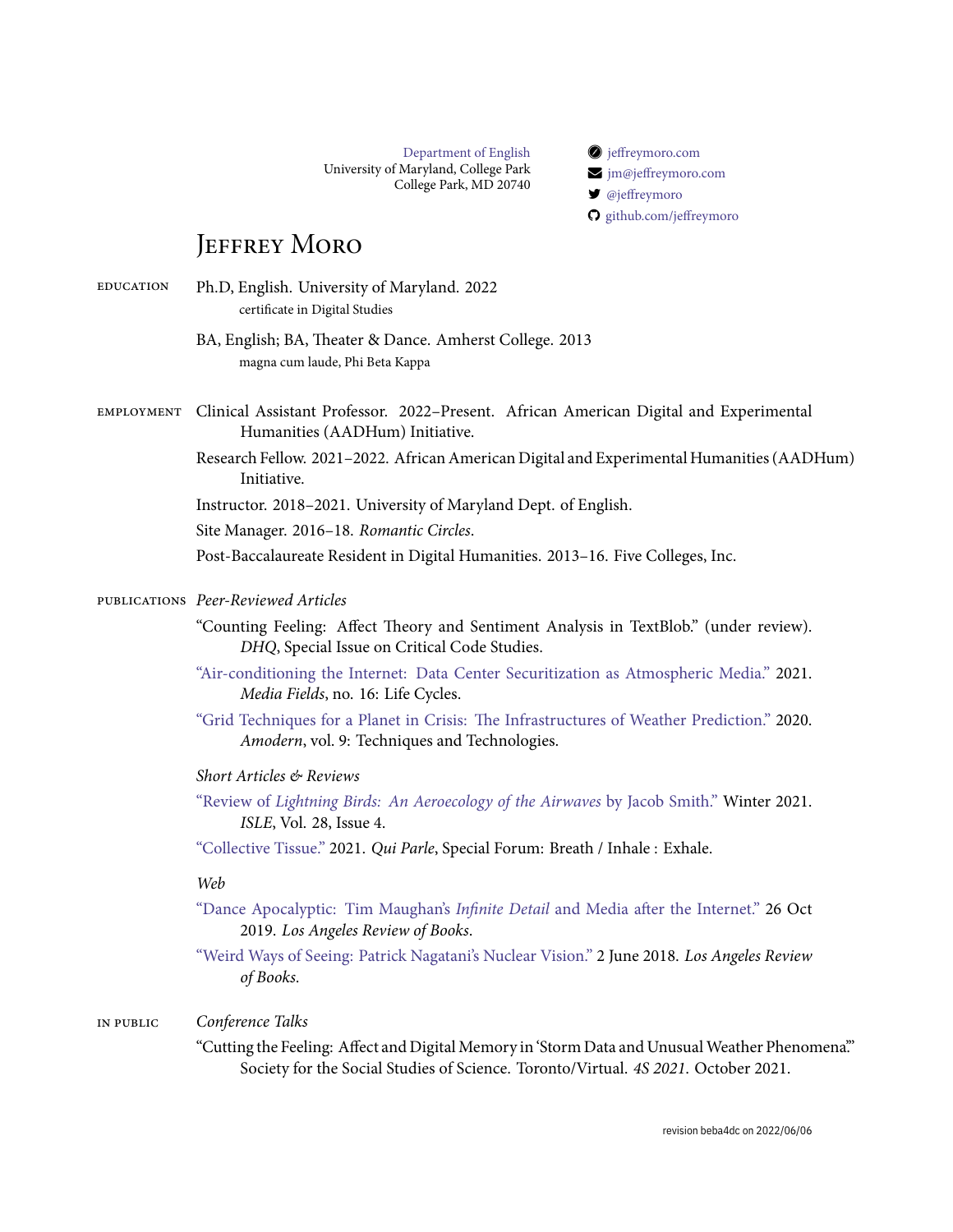- "Air Under Lockdown: Temperature and Security in the Global Data Center." Society for Cinema and Media Studies. Virtual. *SCMS 2021*. March 2021.
- "Time is a Difference of Pressure: Breath as Environmental Media in Ted Chiang's 'Exhalation'." Modern Language Association. Virtual. *MLA 2021*. January 2021.
- "Felling the .amazon: The Colonial Geographies of Top-Level Domains." Society for Cinema and Media Studies. Denver. *SCMS 2020 (canceled due to novel coronavirus pandemic)*. April 2020.
- "Air-conditioning the Internet." Association for the Study of the Arts of the Present. College Park. *ASAP/11: Ecologies of the Present*. Oct. 2019.
- "Want ofWater, Want of Data: The Trans-Atlantic Slave Trade Database and Oceanic Computing." SIGCIS. St. Louis. *Stored in Memory: The 10th Annual SIGCIS Conference*. Oct. 2018.
- "Take Only Data, Leave No Footprints: Cybersecurity as Speculative Paranoia." Modern Language Association. New York City. *MLA 2018*. Jan. 2018.
- "Decaying Plastic Play: Flappy Bird's Hacked Afterlife as Media Archaeological Praxis." Alliance of Digital Humanities Organizations. Montréal. *Digital Humanities 2017*. Aug. 2017.
- "Vapor Ware, or the Odors of 3D Printing." Rutgers-Camden Archive of Digital Ephemera. Camden. *R-CADE 2017 Symposium*. April 2017.
- "Roomba in Revolt: Sociability and Securitization in the Internet of Things." SIGCIS. Mountain View. *Command Lines: Software, Power, Performance*. March 2017.
- "Undergraduate Digital Humanities, Three Ways." NERCOMP. Norwood, MA. *Emerging Digital Scholars: Undergraduates and Digital Humanities*. April 2014.

### *Roundtables & Posters*

- "Reflections on the Post-Post-Baccalaureate." Five College Blended Learning and Digital Humanities. (virtual). Roundtable, *5CollBLDH End-of-Year Celebration*. April 2020.
- "Environmental Justice and the Digital Humanities." Association for Computers and the Humanities. Pittsburgh. Roundtable (Convener), *ACH2019*. July 2019.
- "Breath Control: 3D Printing and Media Toxicity." Association for Computers and the Humanities. Pittsburgh. Poster, *ACH2019*. July 2019.
- "Surfaces, Standards, Layers, Stacks: Towards a Platform Textuality." Society for Textual Scholarship and MITH. College Park. Roundtable (Convener), *Textual Embodiments*. May 2017.
- "The Critical Is: Mapping New Approaches to Video Game Criticism." Michigan State University. East Lansing. Poster, *HASTAC 2015: The Art and Science of Digital Humanities*. May 2015.

#### fellowships *Fellowships*

& awards

Departmental Summer Fellowship. 2020, 2021. Winnemore Digital Humanities Dissertation Fellowship. 2020. Flagship Fellowship. 2016–2021. University of Maryland.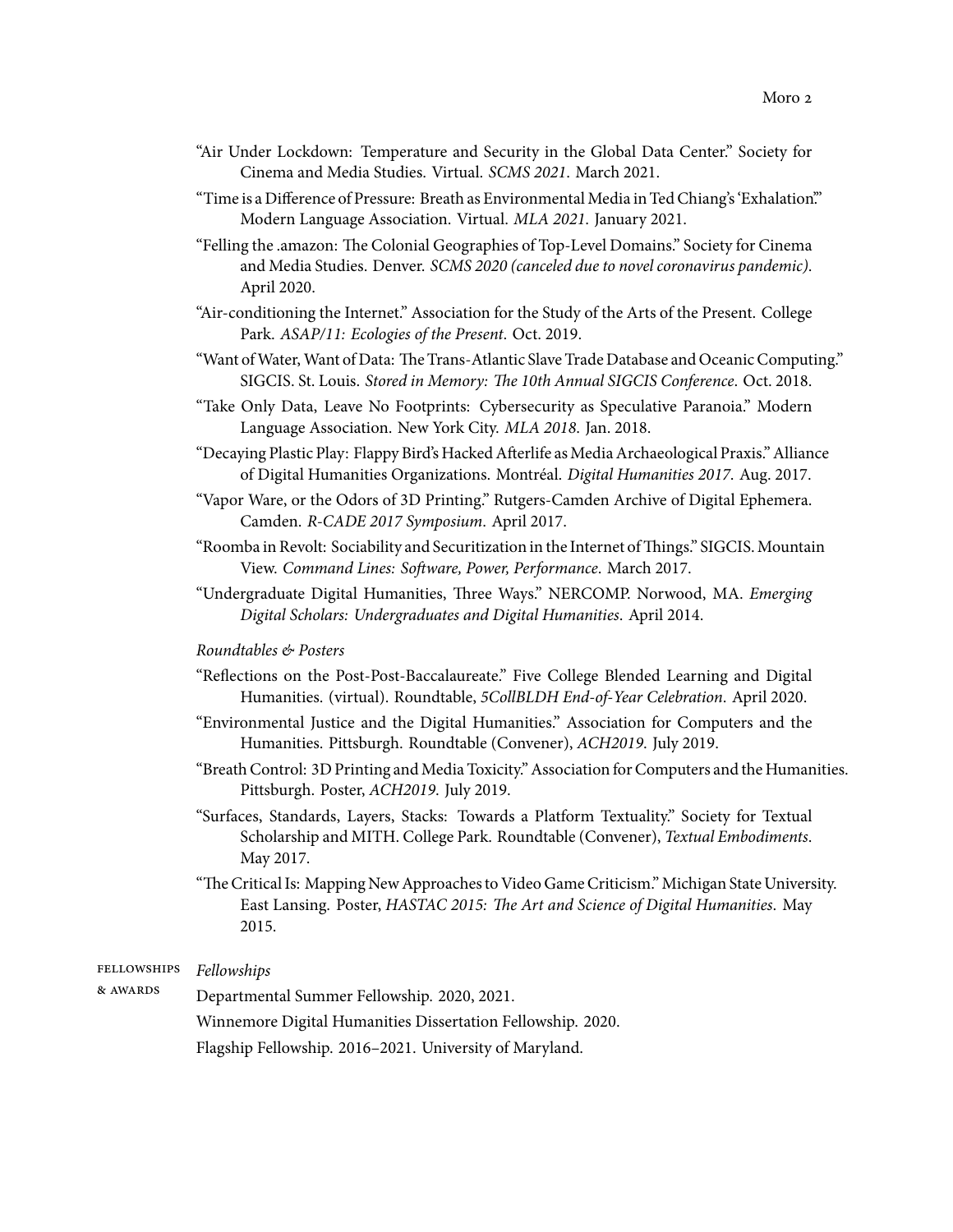#### *Awards*

Association for Computers and the Humanities Conference Travel Subvention. 2019. Michael S. Mahoney Travel Award. 2018. SIGCIS. SIGCIS Conference Travel Subvention. 2017. Jacob K. Goldhaber Travel Award. 2017. Graduate School, University of Maryland. Association for Computers and the Humanities Microgrant. 2014–15. Five College Digital Humanities Project Grant. 2014–15.

teaching *University of Maryland*

Film Form and Culture. 2020, 2021. Introduction to Digital Studies. 2019. Academic Writing. 2018, 2019.

#### *Smith College*

Media Archaeology, Climate Change, and the Digital (Non)humanities. 2016 (January-term course).

E.LIT / NET.ART. 2015 (January-term course).

#### *Workshops Led*

Curating Your Digital Presence. University of Maryland. 2018.

- [The New Rigor: Linking digital scholarship to useful structures of support & evaluation.](http://thenewrigor.5colldh.org) Amherst College. 2015.
- Five College Digital Humanities Speaker Series and Student Symposia. Amherst College. 2014–16.

## digital *Major Projects*

- *Our Beloved Kin: Remapping a New History of King Philip'sWar*. Designer. [https://ourbelovedkin.com.](https://ourbelovedkin.com) 2016–19.
- *E.LIT / NET.ART*. Curator & Organizer. [https://elit.jeffreymoro.com.](https://elit.jeffreymoro.com) 2013–16.
- *The\_Critical\_Is*. PI with Elizabeth Alexander, Criss Guy, and Kimberly Bain. [http://gaming.thecritical.is.](http://gaming.thecritical.is) 2014–15.
- *AIRLab (Aerial Innovation and Robotics Laboratory)*. PI with Jon Caris and Eric Poehler. <http://airlab.5colldh.org>. 2014–15.

*Minor Projects*

- *Still Life in Digital: Black Life, Trauma, and Social Media*. Co-author with Marisa Parham. <http://stilllife.mp285.com>. 2015–17.
- *The Space of Mexico City*. Consultant. <http://5colldh.org/spaces-of-mexico-city>. 2014–15.